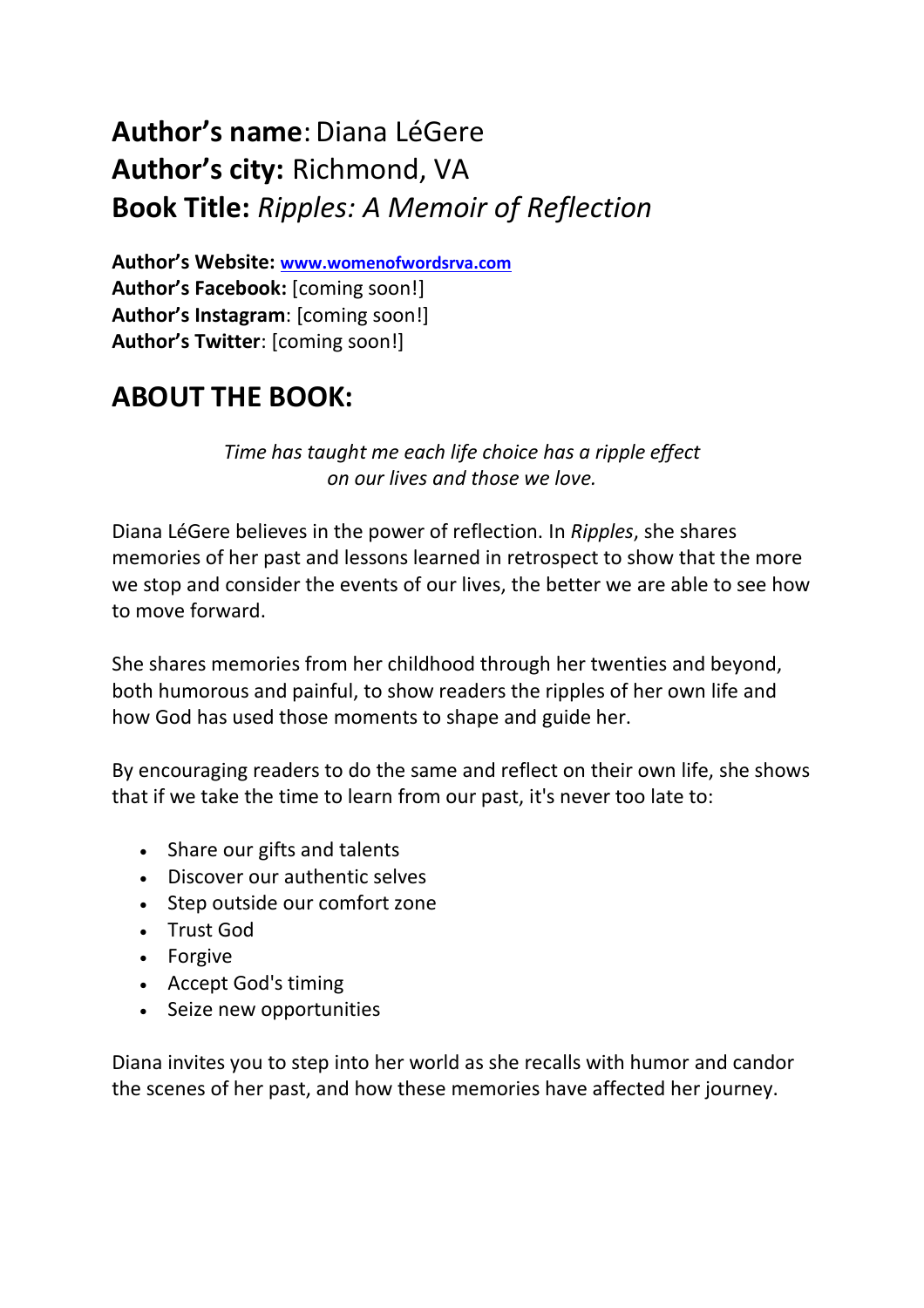By incorporating Scripture, suggesting reflection questions and providing space for journaling, *Ripples* will take readers on a personal journey and encourage them to explore the memories of their own life.

## **TALKING POINTS:**

- Life is a journey and it's never too late to change direction
- Everything happens to us for a reason and the way we respond to it impacts people around us, positive or negative – it's our choice
- Reflection is healthy and important because we all need to learn from our past
- Every person and experience is here to teach us something
- Be yourself because people spend too much time trying to be someone else in order to please others

# **IMPORTANT DATES:**

- Easter Sunday (April 12)
- World Book Day (April 23)
- National Tell a Story Day (April 27)
- Get Caught Reading Month (May)
- Mother's Day (May 10)
- Book Lovers Day (August 9)
- We Love Memoirs Day (August 31)

## **ABOUT THE AUTHOR:**

DIANA LÉGERE is a Christian and writer whose passion is to share her faith and life experiences through her words, and help other women do the same.

As the founder of the women's writing group, Women of Words, she works with first-time authors to provide editing, ghostwriting, and coaching services to help new authors get their words published.

She is the author of four books, including the cookbook *Feeding Families Authentic Southern: History, Traditions & Stories*, the memoir journal *Ripples: A Memoir of Reflection*, and the two upcoming books *He Spoke: A Memoir of Grace* and *Celebrations of Praise: 365 Ways to Fill Each Day with Meaningful Moments*.